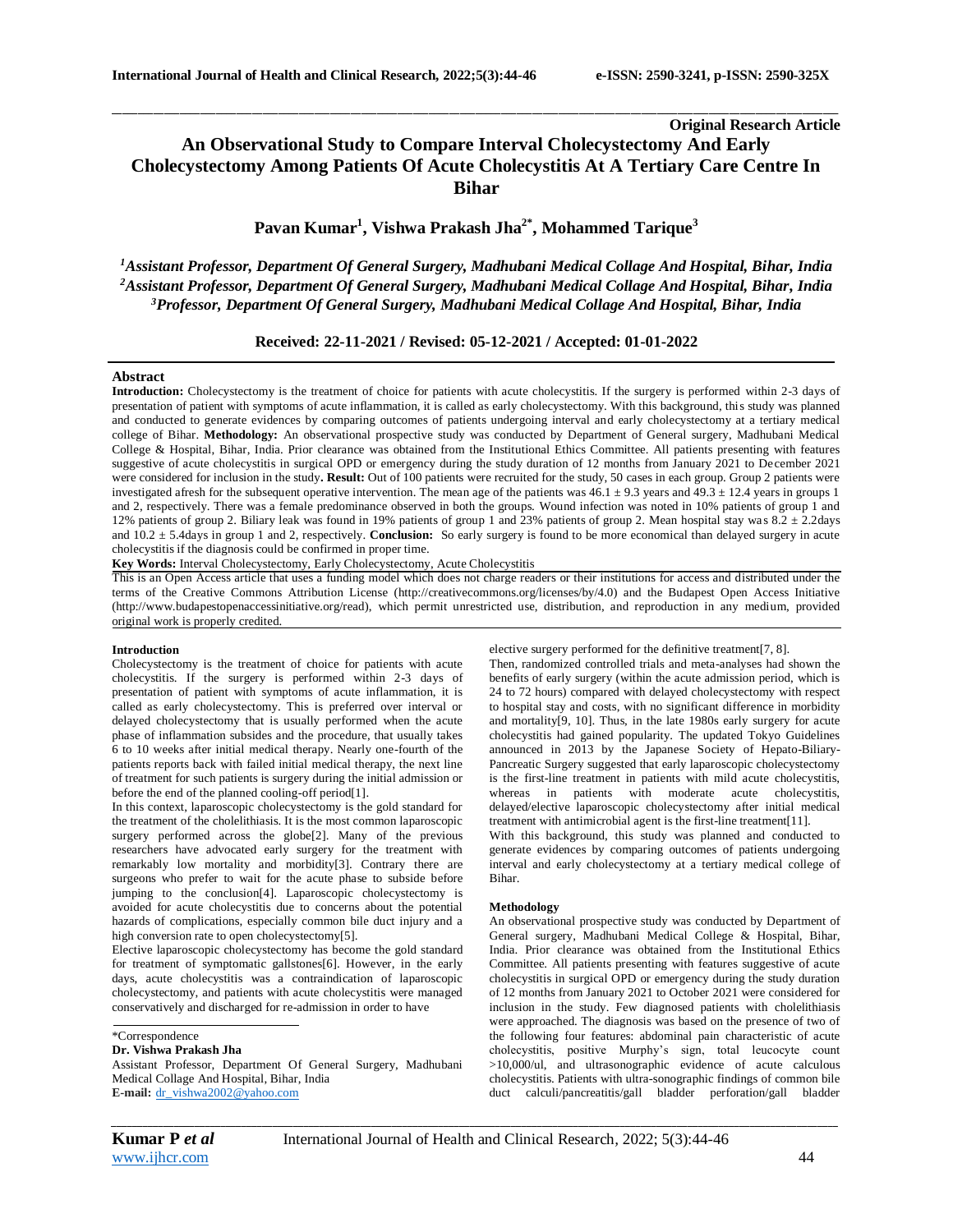gangrene/gall bladder abscess or with other associated abdominal pathology were excluded from the study. Patients with any previous abdominal surgery, septic shock, pregnancy/breast-feeding mothers or any significant systemic disease were also excluded. Duly signed written consent forms were obtained from each participant after selection for the study.

During the study period,every alternate patient of acute cholecystitis was selected for early definitive cholecystectomy at the time of admission (Group 1). Rest patients were managed on a conservative regime and discharged thereafter to be readmitted for elective cholecystectomy (Group 2) after 4-6 weeks. In this way, a total of 100 patients were recruited for the study, 50 cases in each group. Group 2 patients were investigated afresh for the subsequent operative intervention.

All patients were subjected to detailed history including, chief complaints, history of present and past illness, personal history, family history, treatment and drug history. Then detailed physical examination like general survey, abdominal examination, other systemic examinations were carried out.The selected patients

\_\_\_\_\_\_\_\_\_\_\_\_\_\_\_\_\_\_\_\_\_\_\_\_\_\_\_\_\_\_\_\_\_\_\_\_\_\_\_\_\_\_\_\_\_\_\_\_\_\_\_\_\_\_\_\_\_\_\_\_\_\_\_\_\_\_\_\_\_\_\_\_\_\_\_\_\_\_\_\_\_\_\_\_\_\_\_\_\_\_\_\_\_\_\_\_\_\_\_\_\_\_\_\_\_\_\_\_\_\_\_\_\_\_\_\_\_\_\_\_\_\_\_\_\_\_\_\_\_\_\_\_\_\_\_\_\_\_\_\_ underwentbaseline investigations. Most patients with uncomplicated acute cholecystitis had leucocytosis. Liver function tests including total serum bilirubin, liver enzymes, and total protein.

#### **Follow-up**

Post-operative complications and total duration of hospitalization were recorded. All patients were keenly followed up in surgical OPD. Though some patients had irregular follow up but majority are seen after 2 weeks, 6 weeks, then 6 months.

#### **Statistical analysis**

Data was analyzed using SPSS version 20. Descriptive statistics was performed and results have been depicted in forms of tables and figures.

#### **Results**

The mean age of the patients was  $46.1 \pm 9.3$  years and  $49.3 \pm 12.4$ years in groups 1 and 2, respectively. There was a female predominance observed in both the groups.



**Fig 1: Column showing distribution of study participants according to various age categories**



**Fig 2: Column showing gender distribution of cases from both the study groups**

*\_\_\_\_\_\_\_\_\_\_\_\_\_\_\_\_\_\_\_\_\_\_\_\_\_\_\_\_\_\_\_\_\_\_\_\_\_\_\_\_\_\_\_\_\_\_\_\_\_\_\_\_\_\_\_\_\_\_\_\_\_\_\_\_\_\_\_\_\_\_\_\_\_\_\_\_\_\_\_\_\_\_\_\_\_\_\_\_\_\_\_\_\_\_\_\_\_\_\_\_\_\_\_\_\_\_\_\_\_\_\_\_\_\_\_\_\_\_\_\_\_\_\_\_\_\_\_\_\_\_\_\_\_\_\_\_\_\_\_\_*